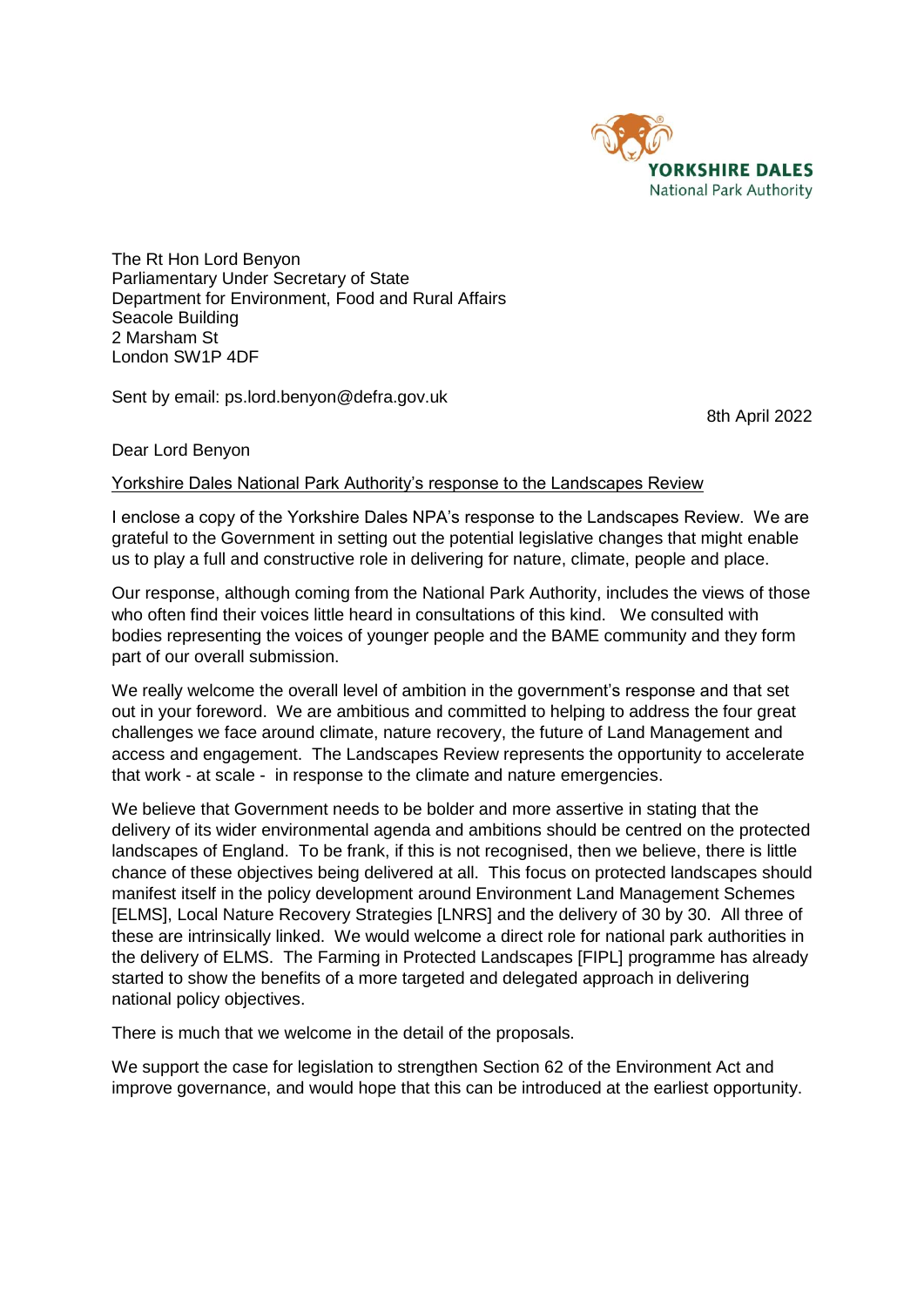We welcome the announcement of a new Landscape Strategy that provides greater clarity on the priorities and outcomes that the family of protected landscapes can deliver for the nation. We would ask only that this national strategy does not lose sight of the importance and the benefits of strong and effective engagement of local stakeholders and communities. NPAs are based in, and are responsive to, local circumstances, which is part of what makes them ideal vehicles for (cost-)effectively delivering national objectives.

We also welcome the increased importance placed on access to Protected Landscapes for the nation's health and well-being. However, the value of residential experiences for young people (highlighted in Julian Glover's report) should not be overlooked. The proposal for 'a night under the stars' was fundamentally about connecting people with nature and the experience of waking up in a national park; such experiences can be transformative in the lives of young people.

We are generally supportive of the Government's commitment to explore ways for Protected Landscapes bodies to support responsible authorities in preparing and delivering LNRSs but this commitment is too vague. Past experience suggests that environmental issues will never be top of local authority agendas. There is an opportunity here to ensure that Protected Landscapes lead the way in nature recovery, and that requires a *strong* voice for NPAs in the process

Overall, we have serious concerns about the gap between increasing expectations and the lack of resources to deliver them. Indeed, these resources are continuing to erode. By 2024, the real value of our Defra grant will be half what is was in 2010. We have made great strides in securing other funding sources (see below) but we are moving beyond the limits of our capacity to deliver more. It is essential to secure grant funding that is maintained at least in real terms over the period of the comprehensive spending review to allow NPAs to meet at least some of our shared aspirations. Of course, AONBs will need a much more significant increase in resources if they are to deliver even a fraction of Defra's new expectations for them.

Given the importance that the Government attaches to nature recovery and climate change it is disappointing that the response contains no specific proposals for funding Protected Landscapes that would enable them to take the lead on these issues. Working with local partners, the YDNPA has secured significant external investment in nature recovery and climate change mitigation. These currently include the 'Tees-Swale: Naturally Connected programme; the Westmorland Dales Landscape Partnership; 'Grow Back Greener' woodland creation programme; the 'Payment by Results' trial; and investments in water quality through the Catchment Sensitive Farming programme.

At a more prosaic, human level, I must put on record our disappointment at the Government's response on affordable housing. We certainly agree that it is an issue common to all remote rural areas but we can see no merit in simply continuing the current approach through Homes England (HE). The relatively small size of the housing developments we need mean that – without some Government direction or additional incentives – they will never be priorities for HE. In the meantime, the absence of affordable housing remains the single most important issue raised by young people here. This national park, in common with so many continues to see a haemorrhaging of fully occupied housing into second homes and holiday lets. This matter dominates all others in terms of impact on housing.